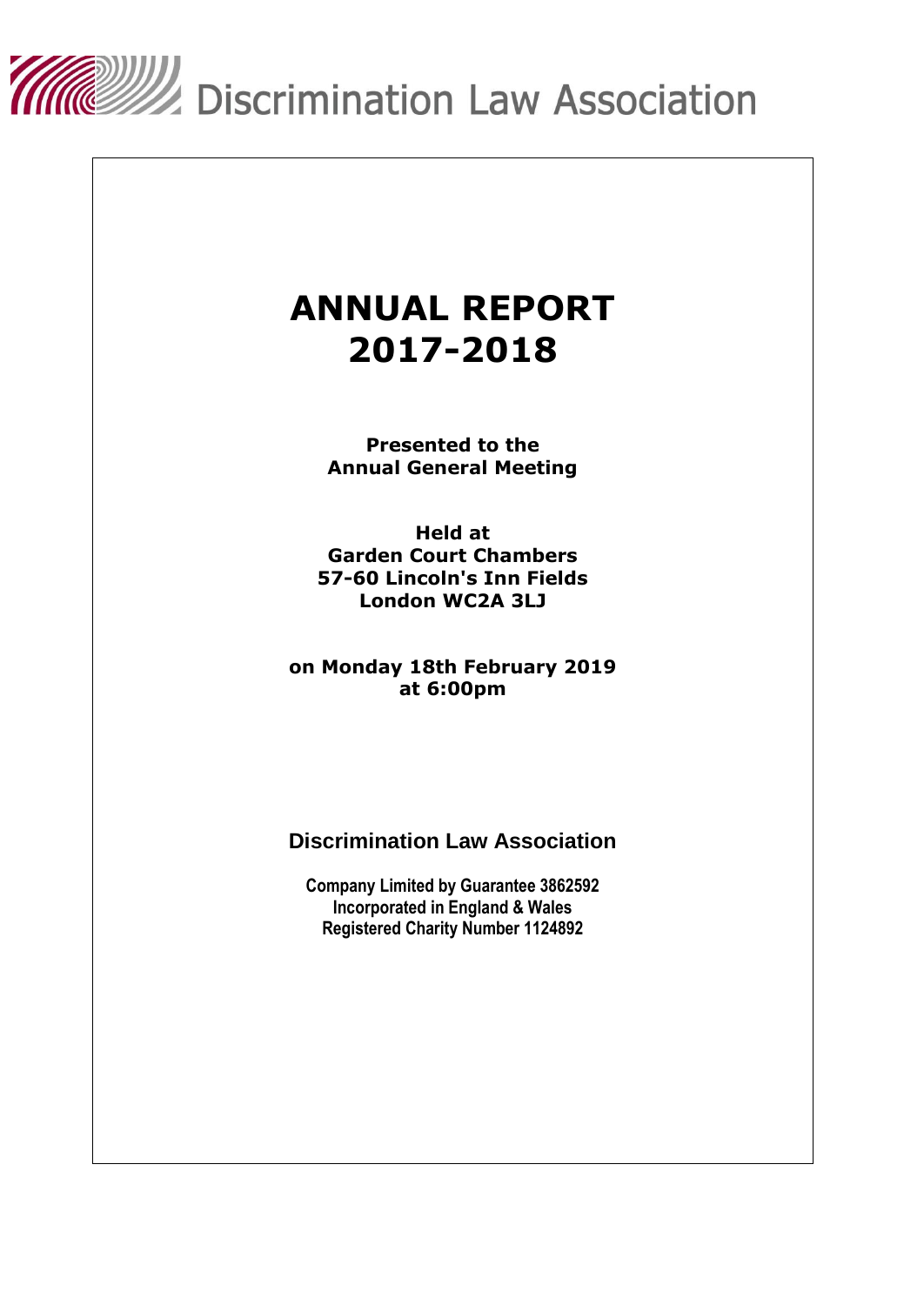*DLA Annual Report 2017-18*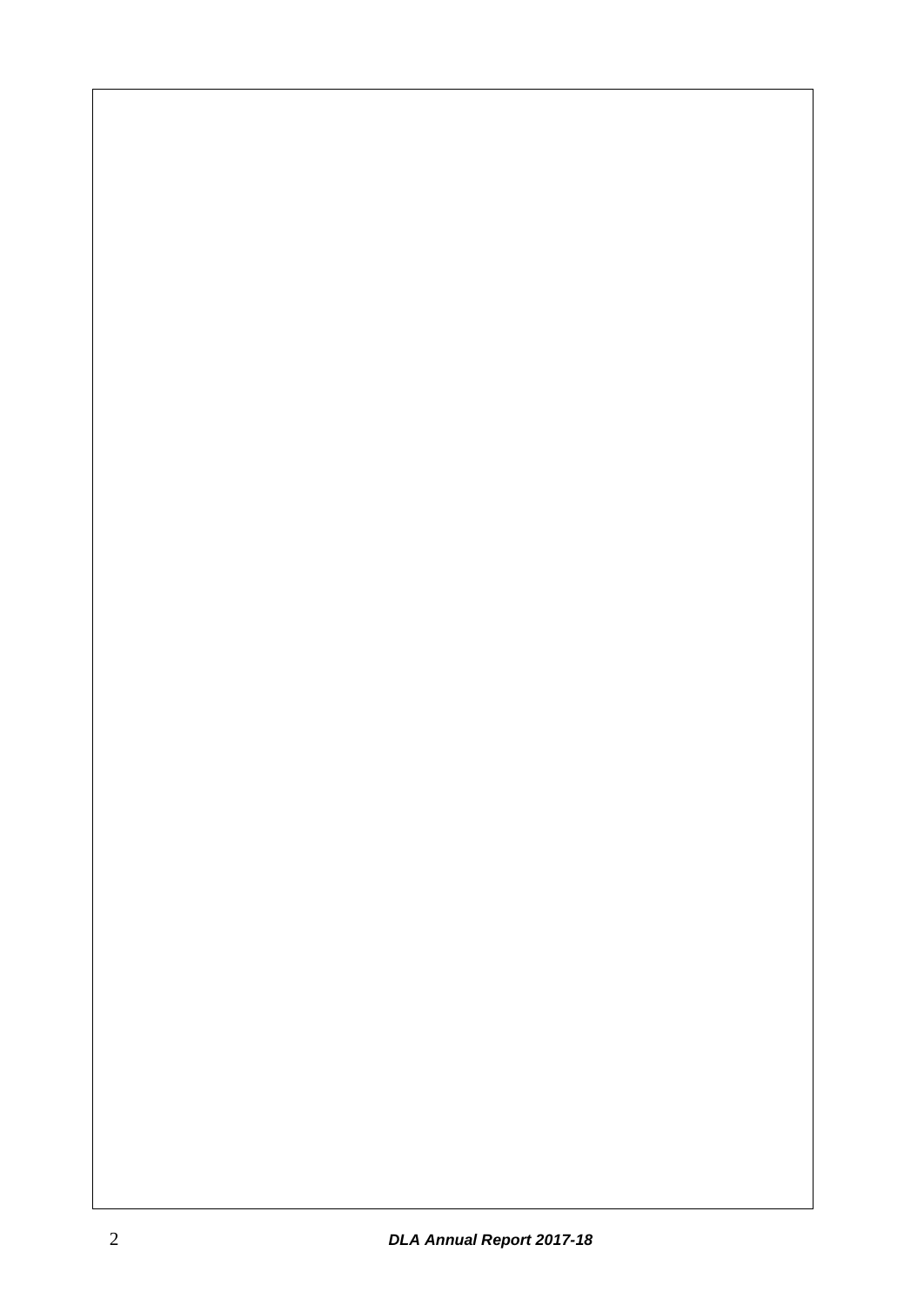# **Contents**

| <b>Section</b>    | <b>Subject</b>                     | Page |
|-------------------|------------------------------------|------|
| 1.                | <b>History and Aims</b>            | 5    |
| 2.                | Overview and Chair's Report        | 6    |
| 3.                | Membership                         | 9    |
| 4.                | <b>Briefings and E-mail News</b>   | 10   |
| 5.                | <b>Practitioner Group Meetings</b> | 11   |
| 6.                | <b>Regional Representation</b>     | 12   |
| 7.                | Influencing Law and Policy         | 13   |
| <b>Appendix 1</b> | Staffing                           | 15   |
| <b>Appendix 2</b> | <b>Support and Thanks</b>          | 15   |
| <b>Appendix 3</b> | <b>Executive Committee</b>         | 16   |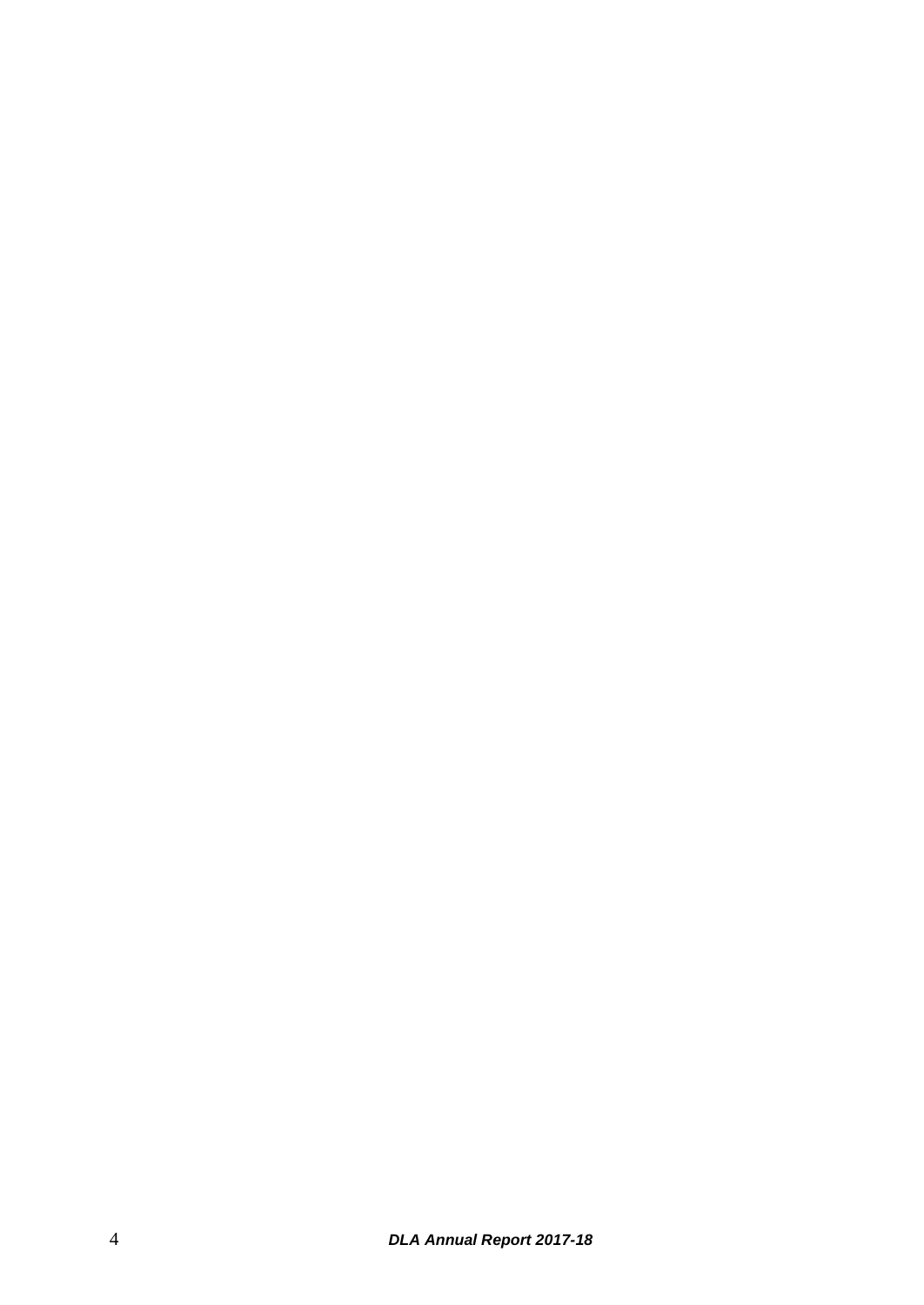# **1. History and Aims**

At a time when much of the public funding for supporting victims of discrimination has either been removed or is under serious threat, the Discrimination Law Association remains fully committed to advocate and support a complainant-centred approach to anti-discrimination law and practice.

The DLA was founded in 1995 for the purpose of advocating for better legal protection for complainants in discrimination law though engaging with the political and legislative process and improving education and increasing resources for those involved in practice.

From the start, strong emphasis has been placed on the important role of the voluntary sector and trade unions, and that remains the case today.

In 1998 a three-year grant was received from the Community Fund which enabled us to employee a part-time member of staff to assist us in our activities, and we have continued to do so ever since, even though we are now self-sufficient.

In 1999 we were incorporated as a company limited by guarantee.

In 2008 the Association was granted charitable status. Our charitable aims are to promote good community relations by improving the assistance and support given to people who are or may be subjected to discrimination and to advance education and training in the field of legal representation for people who are or may be subjected to discrimination.

The DLA acts as a forum of lawyers and advisers and others who deal with discrimination law in considering the impact of proposed changes to the law and submitting responses and in disseminating training and good practice. Looking beyond our membership, the DLA works to encourage the development of meaningful public discourse on defeating discrimination amongst legislators, policy makers and civil society generally.

Membership is open to any lawyer, legal or advice worker, trade unionist, equality officer or other person substantially engaged or interested in discrimination law and any organisation, firm, company or other body engaged or interested in discrimination law. The membership comprises, in the main, persons concerned with discrimination law from a complainant perspective.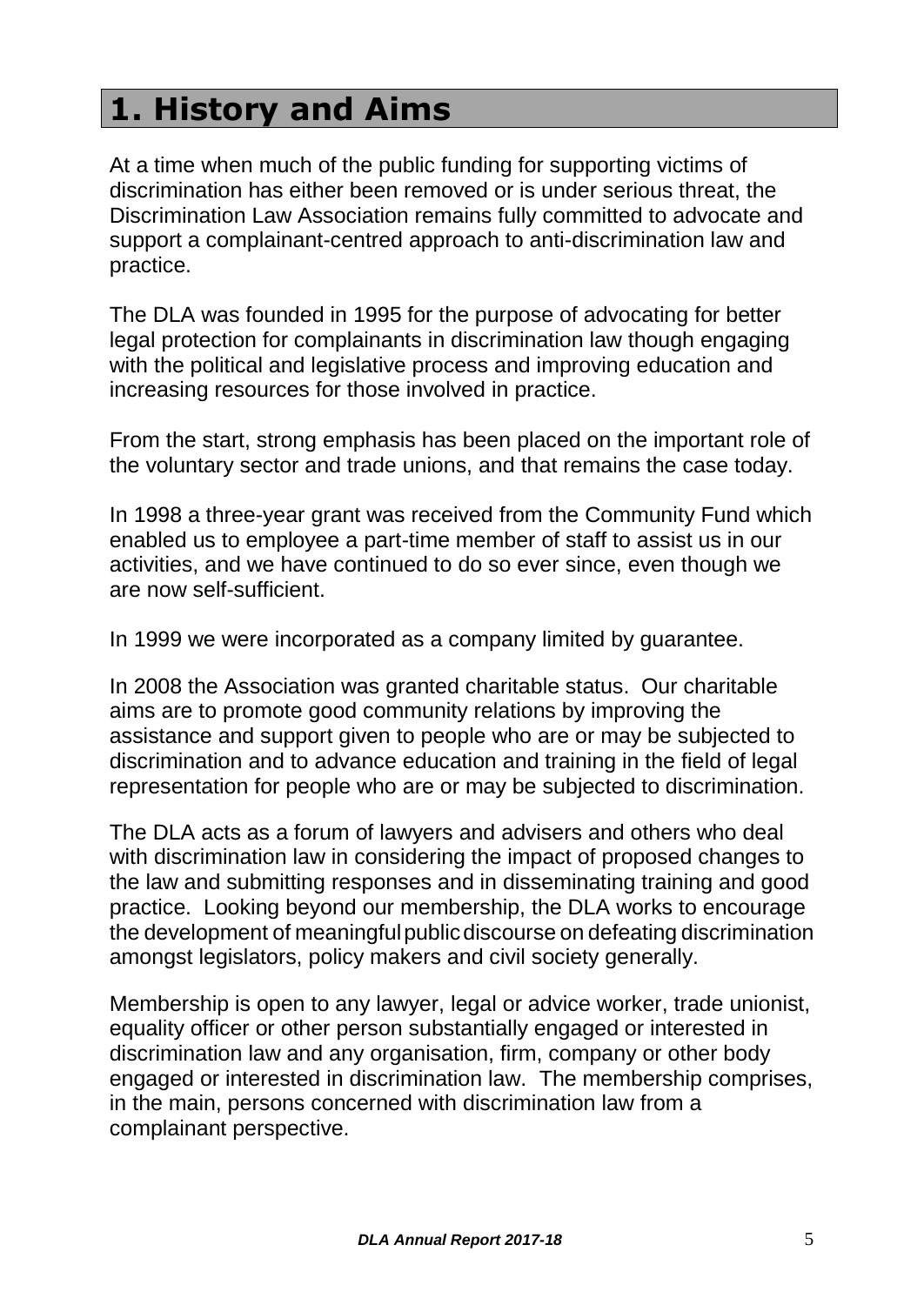# **2. Overview and Chair's Report**

This report covers the period from December 2017 - December 2018.

2017-18 has been a mixed year with some real low points for any one working in discrimination law. Whilst the Windrush scandal hit the headlines gaining widespread public condemnation and setting in motion fundamental debates about how race discrimination is entrenched in society, women up and down the country continued to raise concerns about sexual harassment; challenge pay inequality and pension rights through the courts and fight pregnancy discrimination in the workplace. Whilst questions continue to be asked about access to justice, and criticisms made on the national stage about poverty and disadvantage, examples of everyday discrimination come to light thick and fast. Whether on the street, in housing, criminal justice or the benefits system, we continue to see examples of discrimination impacting on the poorest and most vulnerable in society.

The challenge for the DLA executive has been to find ways to respond to the big picture, in a way that supports our members and meets our charitable objectives. We hope that we have done this over the last year, and are very aware, that if we have done so, it is only with the commitment and sheer hard work of a very large number of people, who give their time and expertise generously and continuously.

In my last year as chair of the DLA, I have been privileged to work with and be supported by a fantastic executive committee of enthusiastic, committed discrimination lawyers and experts in discrimination, and by Chris Atkinson, our endlessly patient and efficient administrator. Chris has, amongst other things kept us on track to deliver events and keep members up to date; he has managed all our administration; dealt with finances with our treasurer and provided continuity and the calm overview needed to function. I know that all the executive and all our members will join me in saying a very big thank you to him for another year's excellent work.

The DLA depends upon the support and hard work of many people including many members who give time and expertise on a voluntary basis. The DLA continues to be a strong, relevant and effective organization because of the strength of our membership. We are fortunate to have individual lawyers, legal firms, voluntary organizations; academics, advisors; law centres and policy experts as members and we have friends and supporters across the voluntary and legal sector. Particular mention and thanks this year to Jacqui McKenzie, who spoke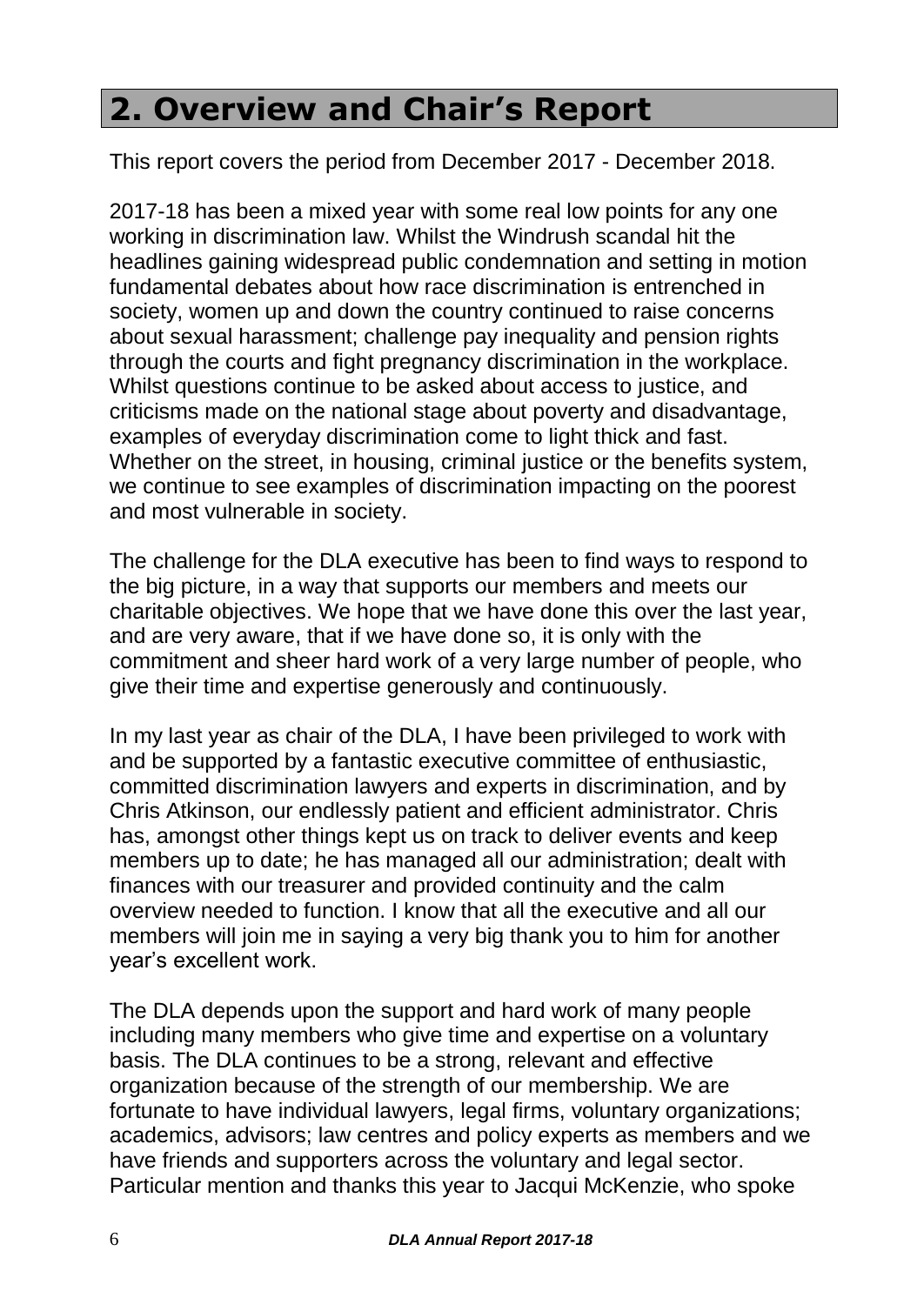to our Conference about Windrush and her work with victims; to Jeo Omambala who gave the legal update at conference, to Robin Allen QC who led a fascinating panel discussion at conference and to all the speakers and workshop leaders who made this such a good event. Thanks as well to Allen and Overy again for their great generosity in providing venue and refreshments for our AGM. It would not happen without such support. Thank you.

We have had great support at PGMs, and thanks go to all our speakers who give their time and expertise, and the chambers and solicitors firms who have supported us with venues and refreshments. Please do see the list in the report to remind you of the quality and breadth of our speakers' expertise and the generosity of our hosts.

Special thanks this year go to Kiran Daurka, solicitor at Leigh Day, who represented us at the Women and Equalities Committee enquiry into sexual harassment and non-disclosure agreements, outlining key criticisms and providing important insights for the politicians. It has been my pleasure and privilege to work with so many people from different backgrounds and with different skills in my 5 years as chair, and I thank all of them.

I have been supported in my work by a strong committee this year and in each of my 5 years. Whilst all the members of the executive work hard, Michael Reed, our treasurer, deserves special mention for all the work he does ensuring that the committee understand our financial position and take relevant and sensible decisions where needed.

This year we say thank you for the last time to Tamara Lewis, who has been a voice of wisdom and common sense for the DLA for many years, and who is stepping down as a committee member. I speak for all members past and present in saying a big thank you for all the time, hard work and care she has put into the DLA over so many years.

We say thank you to Michael Newman, partner at Leigh Day, who is standing down this year, as he takes paternity leave. We all wish him and his family well. As vice chair to several DLA chairs, he has been a consistent and wise counsel, and committees and wider membership have benefited from his insight, legal skills, and generosity with his time. I have appreciated his input and support as my vice chair on too many occasions to mention. Thank you.

We also say thank you to Catrin Lewis, who stands down as a committee member this year, after contributing much to the work of DLA over a number of years, bringing the views of both counsel and the view from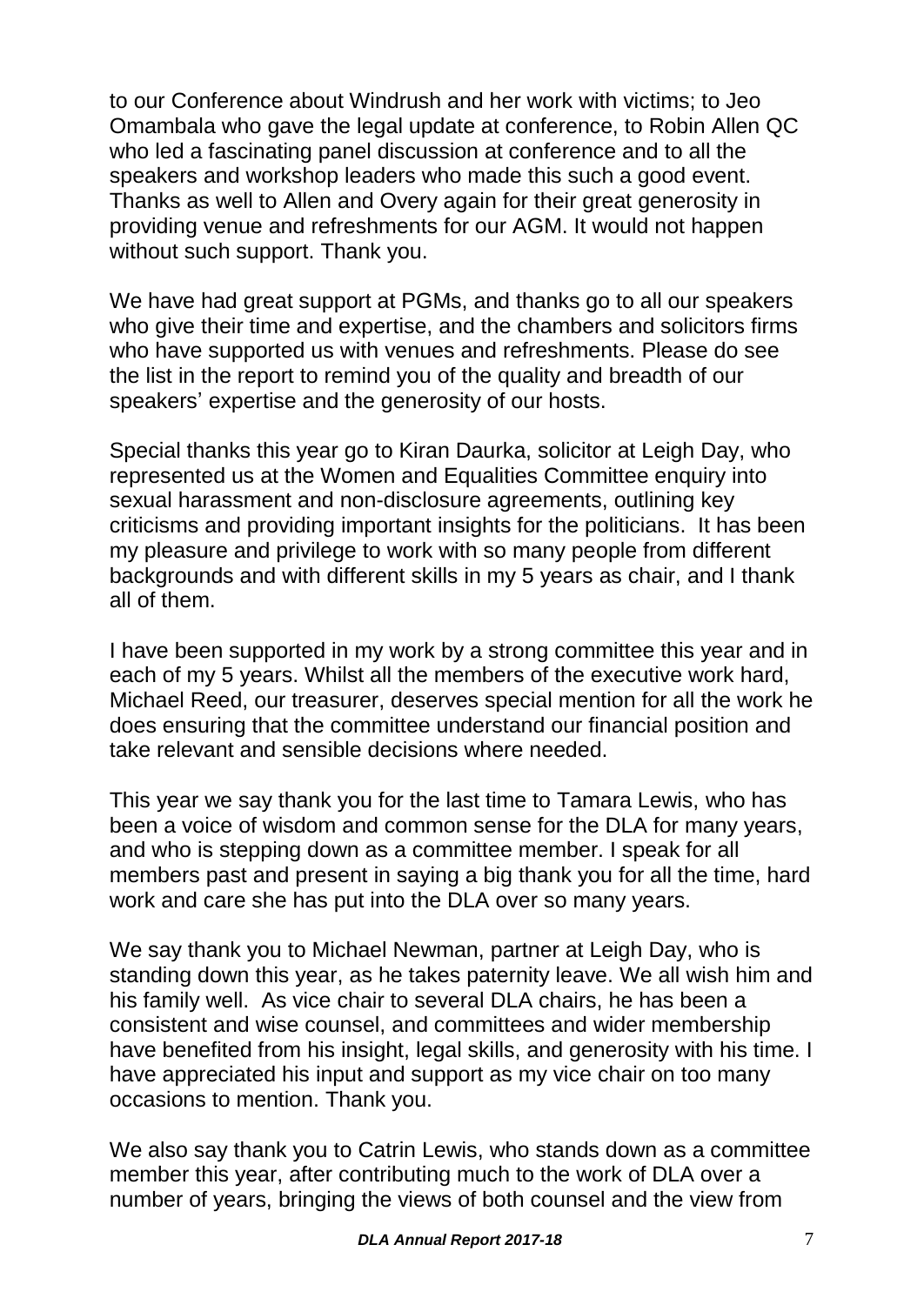the ET to discussions and drafting. We wish all three members good luck in the future and thank you for all the contributions made over many years.

As the scandals such as Windrush and #MeToo have come to light, we have reflected the discussion and the legal developments in Briefings, and Geraldine Scullion, our indefatigable editor continues to identify interesting and apposite writers and contributors and persuade them to write and informative articles for us. The DLA is very fortunate to have Geraldine editing our Briefings, bringing as she does a keen eye for the current legal developments, and a strong moral compass for the key policy developments which will interest our members. We also have many excellent and expert authors who are willing to write case notes, news items and longer in-depth articles to inform us and push us to action. Thank you on behalf of all the members, to Geraldine and everyone who has written for us this year. We have enjoyed reading the articles and are better informed as a result. We look forward to welcoming new authors in the coming years, but also encourage and welcome new articles from those who have written for us often. Long may it continue.

This year we have introduced some changes to how we work, moving to an electronic version of Briefings. This has been successful and generally well received and will be reviewed in the coming year. We have also continued to contribute to discussion on the national stage. Michael Newman represented DLA in discussion with Philip Alston as he carried out the UN investigation into poverty in the UK. I attended at the Women and Equalities Committee to give evidence on the enforcement and adequacy of the Equalities Act 2010 as well as attending numerous meetings with the EHRC, the Equality and Diversity forum. These meetings allow us to feed in the view of members to a wider discussion on access to justice; provision of advice and assistance on discrimination issues, and the discriminatory impact of national policy and resourcing decisions.

Whilst we also recognize the core activities of many discrimination lawyers as being focused on employment, we continue to reach out to those beyond our traditional support base, encouraging greater discussion about the causes and impacts of state policies and actions which are potentially discriminatory on grounds of race, gender and status. We hope to continue to grow both our wider membership with lawyers from housing, public law and immigration for example, and also continue to support regional development so that members outside London can benefit from the discussion and insights of a PGM programme. I am delighted that we now have two functioning regional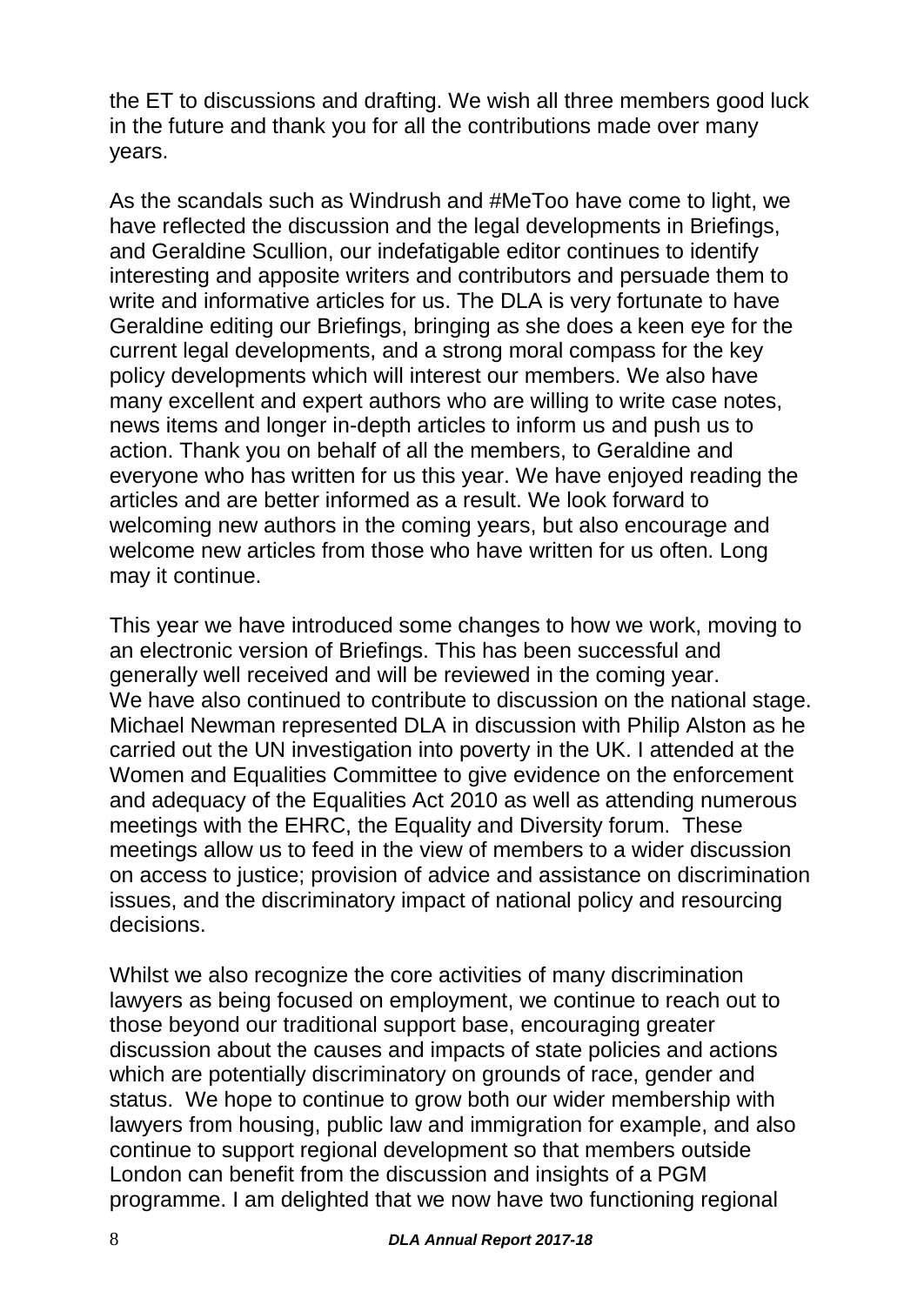DLA groups, and thanks again to Nazia Khan, Helen Barney and David McBride and their respective firms and chambers for all the effort they are putting in to make events happen.

I have very much enjoyed being chair of DLA. The need for a claimantbased discrimination law organization remains as important as ever and I know that DLA will continue to have support from its members and beyond. I wish the new chair and the new committee the very best for the future.

## **3. Membership**

Membership of the DLA has held up well over this past year. As of 31<sup>st</sup> December 2018, DLA membership stood at 231 members, made up of:

- 92 solicitor/barristers
- 47 individuals other (including academics, trainers, consultants, trade unionists)
- 37 student/unwaged/retired
- 24 voluntary organisations/law centres
- 5 large solicitors firms
- 10 medium solicitors firms
- 6 small solicitors firms
- 9 national organisations (including equality bodies, trade unions)

Overall membership was marginally down as compared with the same time last year (250 members) and is still only just below the levels of previous years when we had just over 300 members. However, we have now rather more individual memberships and rather fewer organisations than in the past.

It is encouraging that there is still a steady flow of new membership applications but the challenge for this coming year will be to retain existing members and recruit new ones. We are especially concerned to retain our members who depend on grants from public authorities and/or legal aid whose survival is at risk due to government spending cuts and reform of legal aid; they make an extremely valuable contribution to the work of DLA as well as to members of the public who rely on them for accessible high-quality legal services.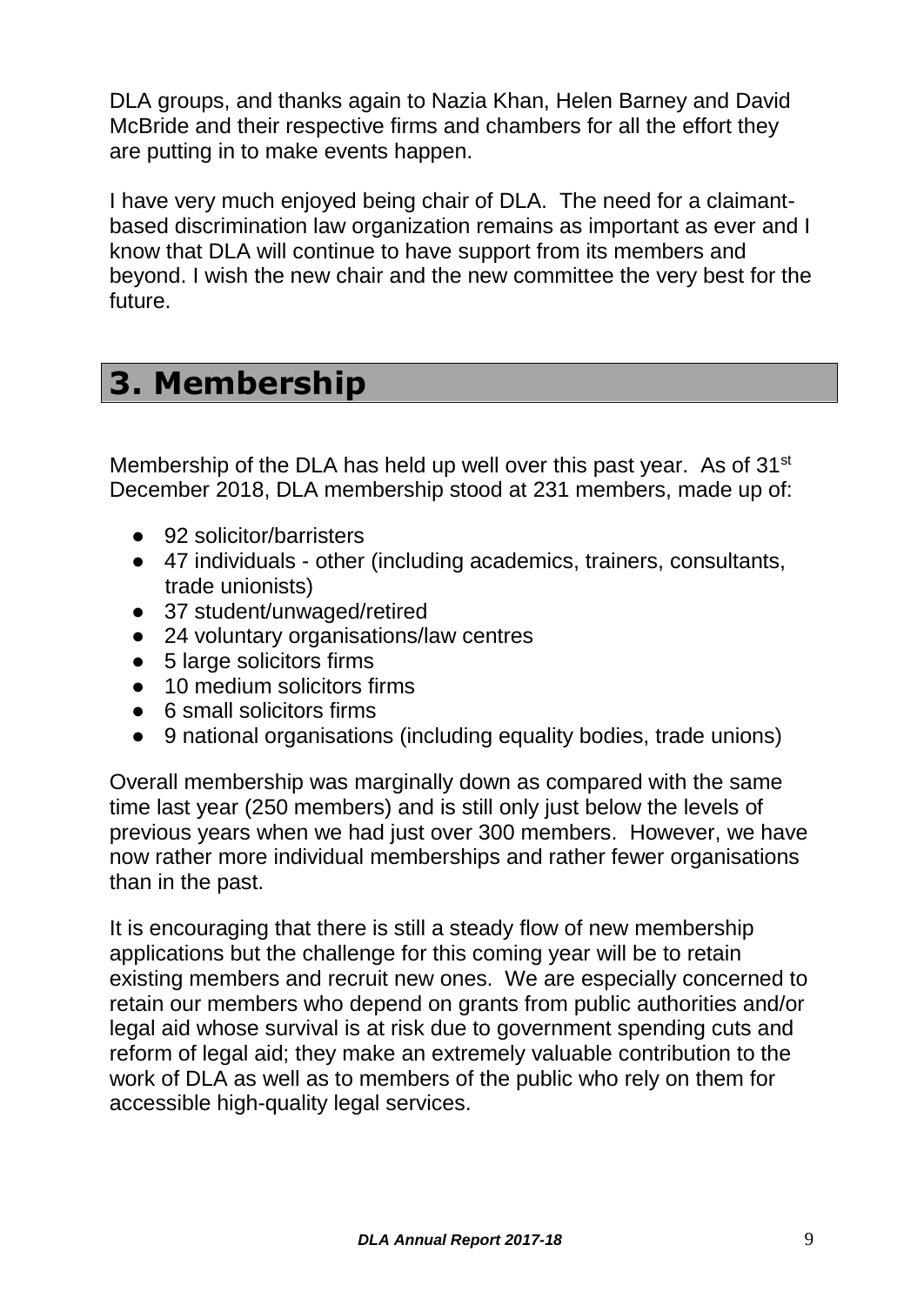# **4. Briefings and E-mail News**

#### **Briefings**

#### *Briefings*

The articles and case notes published in *Briefings* this year addressed critical themes which continue to engage discrimination practitioners in the struggle to ensure a fair and equal society across the UK. The March edition highlighted the devastating impact of racial inequality in every aspect of life as revealed by a multiplicity of data, such as the government's race disparity audit. The July edition examined the 'Windrush scandal' which exposed the impact of immigration law and the government's 'hostile environment' policy which was designed to deter people from coming to the UK and the ramifications of which continue to blight the lives of those affected. The particular disadvantage women prisoners experience in a system designed by men for men and the impact of sentences of imprisonment on them was another topic examined in *Briefings*. The November edition explored the potential for inequality and discrimination in the increasing use of artificial intelligence by service providers or employers, as a result of algorithms being tainted by the biased assumptions of their human creators.

Among the significant cases reported was the SC's controversial decision in *Ashers Baking Company Limited* which upheld the right of a supplier of goods and services to refuse to provide a product with a political slogan supportive of same-sex marriage with which the owners disagreed, finding they were protected by articles 9 and 10 of the European Convention on Human Rights. The rights of trans people also featured in a number of significant judgments which challenged the impact of government policies on their rights including *R (on the application of C) v Secretary of State for Work and Pensions* (on data retention policies), and *MB v SS Work and Pensions* (on state retirement pension and gender reassignment).

Also reported were decisions which touched on the changing nature of personal relationships and challenged the state's systems which are not in tune with them. These included *McLaughlin for Judicial Review (Northern Ireland)* in relation to an unmarried partner's right to claim widowed parent's allowance, and *Steinfeld and Keidan which upheld the right of a* heterosexual couple to enter into a civil partnership.

The DLA is extremely fortunate in being able to draw on a wide range of experienced practitioners who make valuable contributions to the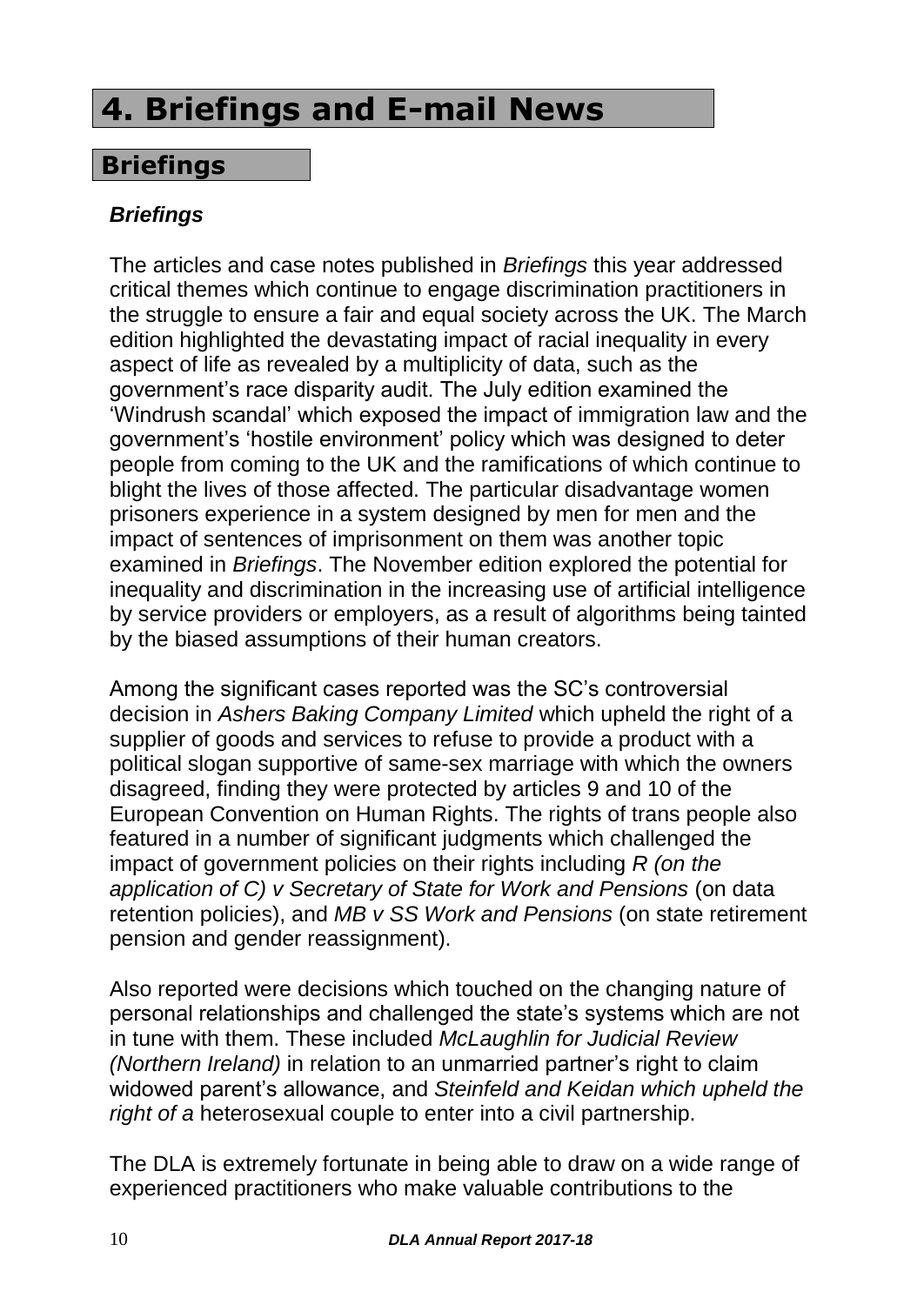discussion, who strengthen our understanding and assist the development of equality law by analysing practice or identifying emerging themes. This analysis and the reports on important decisions would not happen without the support of such volunteers, drawn from the DLA members, executive committee and supporters. The DLA greatly appreciates these contributions. Our active members' database has provided a rich resource of contributions to the DLA's work and the articles and case reports published in *Briefings*. *Briefings* Editor Geraldine Scullion uses the list to invite active members to contribute to the forthcoming editions. If you would like to write for *Briefings* and be included on the database, please contact Chris Atkinson at info@discriminationlaw.org.uk.

The DLA would like to thank and acknowledge Geraldine Scullion's work and that of our designer Alison Beanland.

#### **E-mail News & Information Circulation**

Over the last year, we have circulated 12 issues of the DLA's email News, containing updates on DLA institutional developments and responses to consultations, as well as relevant national and international reports, case updates, conferences, vacancies and discrimination law news, plus information circulated at the request of members.

As of 31<sup>st</sup> December 2018, we had 521 recipients (individual and organisations) on our electronic mailing list and therefore directly receiving our *eNews*.

### **5. Practitioner Group Meetings**

The DLA has continued to run an exciting programme of meetings this year. We are grateful to all of our speakers who have given up their time and efforts to help us. We would also like to thank all our venues for hosting meetings (and providing refreshments).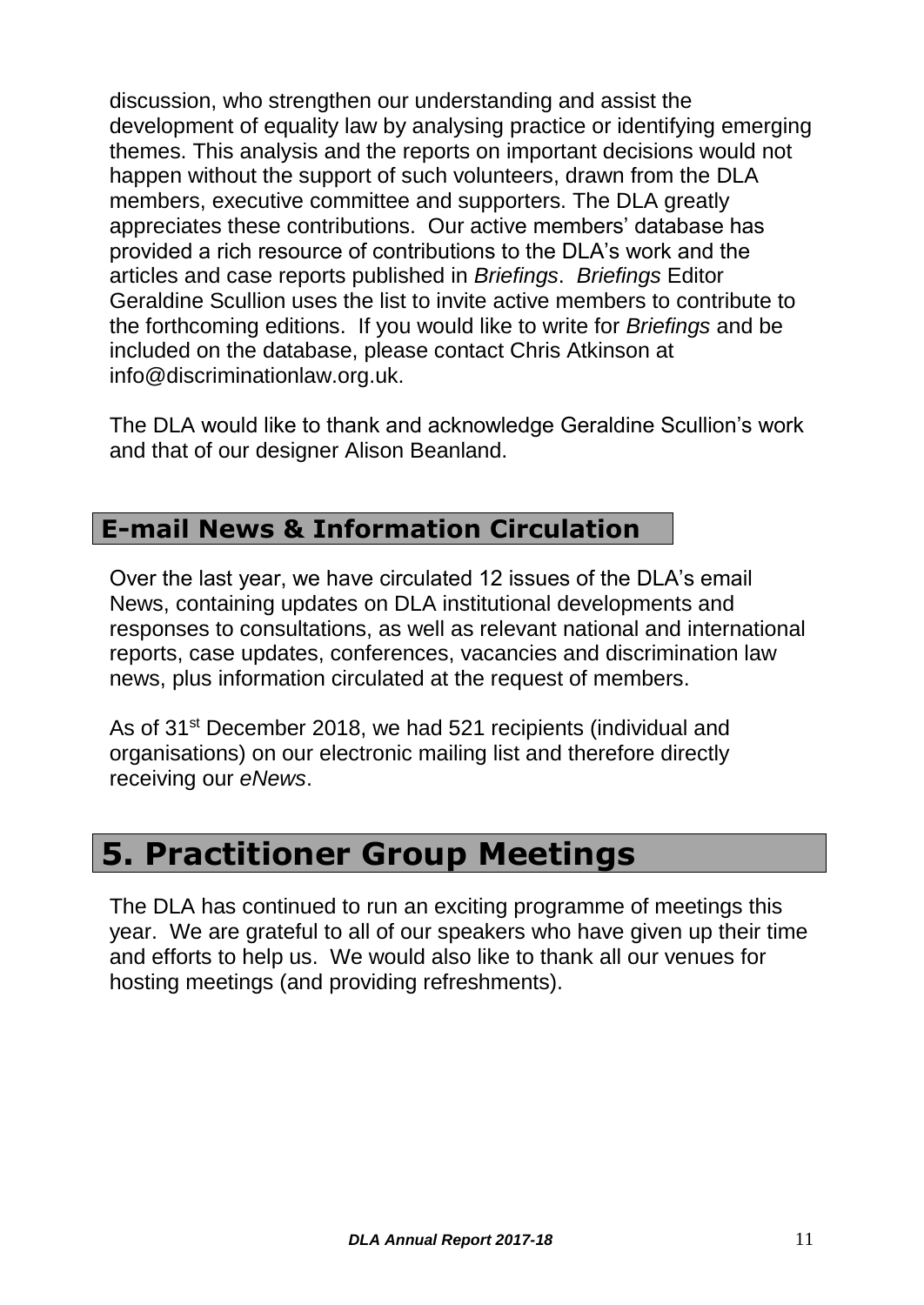| 24 January 2018      | Employment tribunal database,<br>anonymity orders & access to<br>justice                                                | <b>Gus Baker</b>                                                                     |
|----------------------|-------------------------------------------------------------------------------------------------------------------------|--------------------------------------------------------------------------------------|
| 7 February 2018      | Panel discussion "Judging<br>women - sentencing & gender<br>equality"                                                   | Jenny Earle,<br>Paramjit Ahluwalia<br>& Kate Lill                                    |
| 15 March 2018        | Panel discussion "Access to the<br>legal profession"                                                                    | <b>Chaired by Catrin</b><br>Lewis with Robin<br>Allen QC and<br><b>Oliver Persey</b> |
| 24th April 2018      | <b>Recent Developments in</b><br>Discrimination Practice &<br>Procedure in the ETs                                      | Naomi<br>Cunningham                                                                  |
| 6 June 2018          | Home Office v Windrush<br>Generation: the origins & future<br>of the hostile environment and<br><b>Windrush Scandal</b> | Jamie Beagent,<br>Adrian Berry and<br><b>Brian Dikoff</b>                            |
| 7 July 2018          | Algorithms, Apps and Artificial<br>Intelligence                                                                         | Robin Allen QC &<br>Dee Masters                                                      |
| 10 September<br>2018 | Gender Pay Gap: Tactics and<br><b>Strategies for Litigation</b>                                                         | Eleena Misra                                                                         |
| 17 October 2018      | Recent developments in mater-<br>nity and parental rights at work                                                       | <b>Katie Wood</b>                                                                    |

### **6. Regional Representation**

The Manchester DLA launched in December 2017 the events that followed were:

December 2017 launch at GCN Chambers Manchester, with a review of 2017 touched on topics such as gender pay gap, Lammy report, and Oxford/Cambridge intake of BAME;

April 2018 at the EHRC which focused on race discrimination in education (GRT) as well as Brexit and recent impact on equality; August 2018 Slater and Gordon Manchester the PGM discussed Discrimination in Housing and recent cases on Disability and Religious Discrimination;

December 2018 GCN Chambers was to introduce a discussion about 'Is Britain fairer report' and recent cases in the supreme court however due to low numbers this was cancelled. Aim for 2019: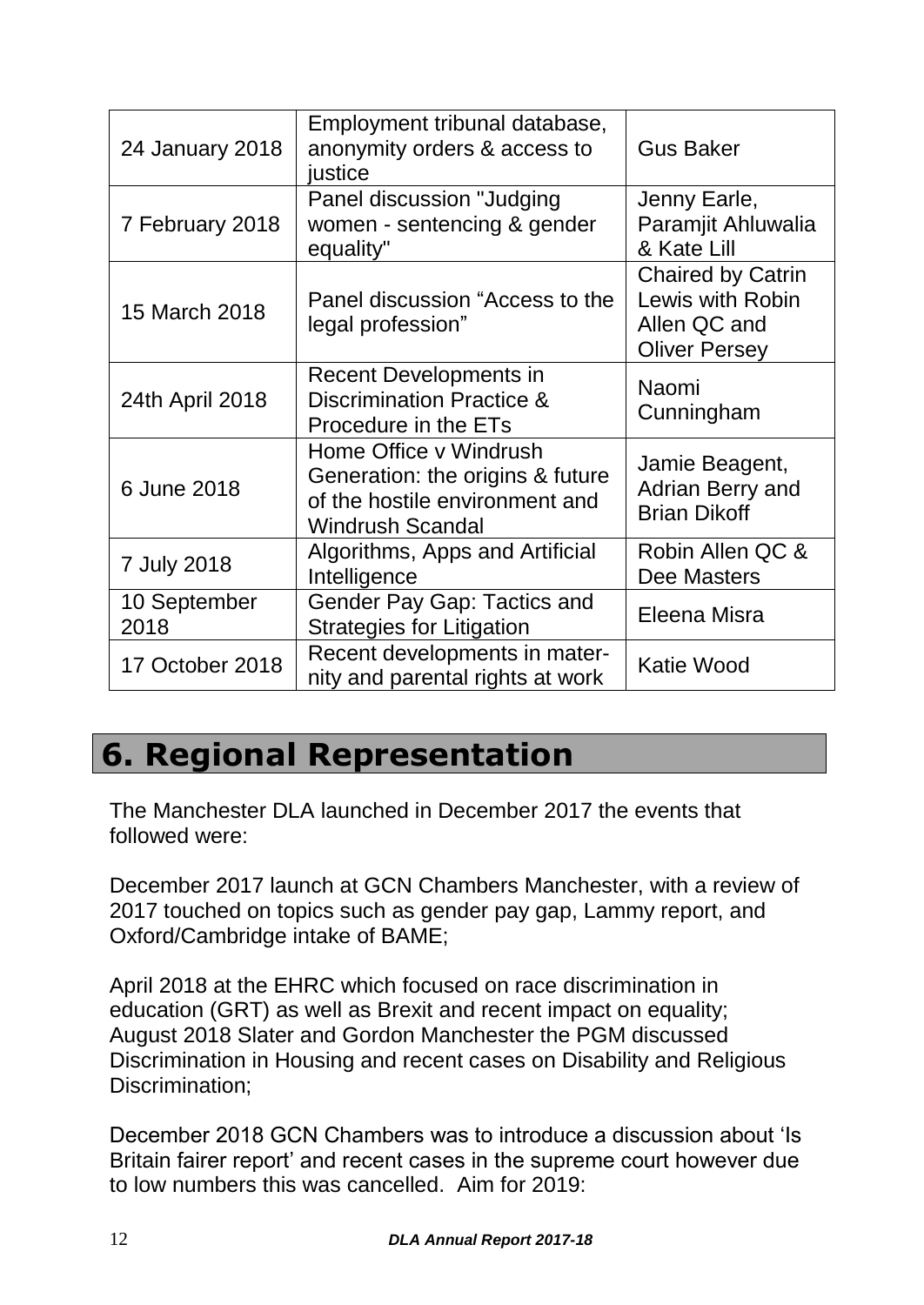The Committee met in early January 2019 and dates for events this year will be March, June and October 2019. Topics to be confirmed, all the PGMs will be held at Slater+Gordon offices in Manchester. The aim is to have a full year of PGMs and to promote the Manchester DLA, so it is familiar to all who have an interest in anti-discrimination, to strengthen ties with grass root causes and non-profit organisations, to share issues, concerns, partnership and generally increase healthy numbers for our PGMs;

The DLA West Midlands group held a very successful meeting on 10th January. Tim Jones of No5 chambers gave a very comprehensive rundown of UK, EU and European Convention on Human Rights law on Roma, Gypsies and Travellers, including planning and the provision of services.

### **7. Influencing Law and Policy**

Influencing law and policy is at the heart of the DLA, and we have continued to play an active part in shaping the national debate around discrimination policy.

As well as formal consultation responses, we also engage with other NGOs, and join with other organisations in letters to the press, government departments and others on important topics that we feel touch on the DLA's principles.

We regularly attend the Employment Tribunal National Users Group, and our contributions reflect our members' concerns about access to justice, and any reforms to the tribunal process that may impact on those bringing discrimination claims. We also continue to work with the British Institute for Human Rights on matters of common interest and attend meetings with the Equality and Diversity Forum.

Select Committees are an increasingly important part of parliamentary democracy, and so we are pleased that we continue to be invited to give evidence, hopefully providing some material from a practitioners' perspective that can be used to hold ministers (of every persuasion) to account.

As ever, we will create similar opportunities in 2019 so that we can continue to influence law and policy effectively in line with our members' interests.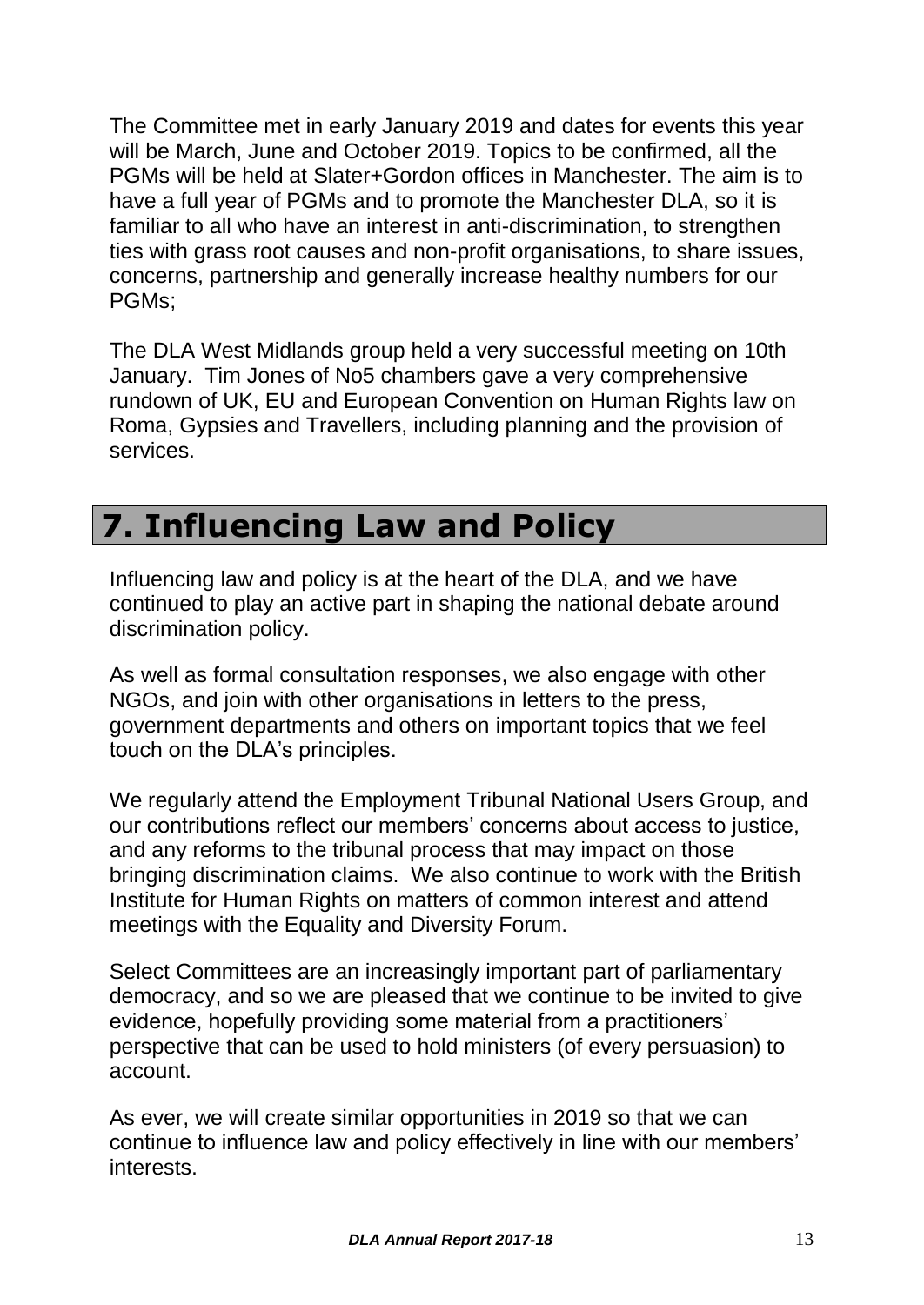#### **DLA Submissions**

The DLA made written submissions in relation to the following inquiries / consultations since the previous AGM. They can be downloaded from our website www.discriminationlaw.org.uk:

| Enforcing the Equality Act:   Women and Equalities |                                                         | <b>October</b> |
|----------------------------------------------------|---------------------------------------------------------|----------------|
|                                                    | the law and the role of the   Committee of the House of | 2018           |
| EHRC                                               | l Commons                                               |                |

On 31st October, DLA Chair, Catherine Rayner, was one of three experts (the others were Karon Monaghan QC, Barrister, and Sam Smethers, Chief Executive, Fawcett Society) called to give oral evidence to the Women and Equalities Committee.

A working group was set up to coordinate a DLA response to the July 2018 Consultation on Reform of the Gender Recognition Act. The group had constructive and illuminating discussions, but in the end the range of views proved too wide for it to be possible to draft a joint response.

Organisations that the DLA has liaised with in the past year include:

- Employment Tribunal User Group
- Equality and Diversity Forum
- Women and Equalities Committee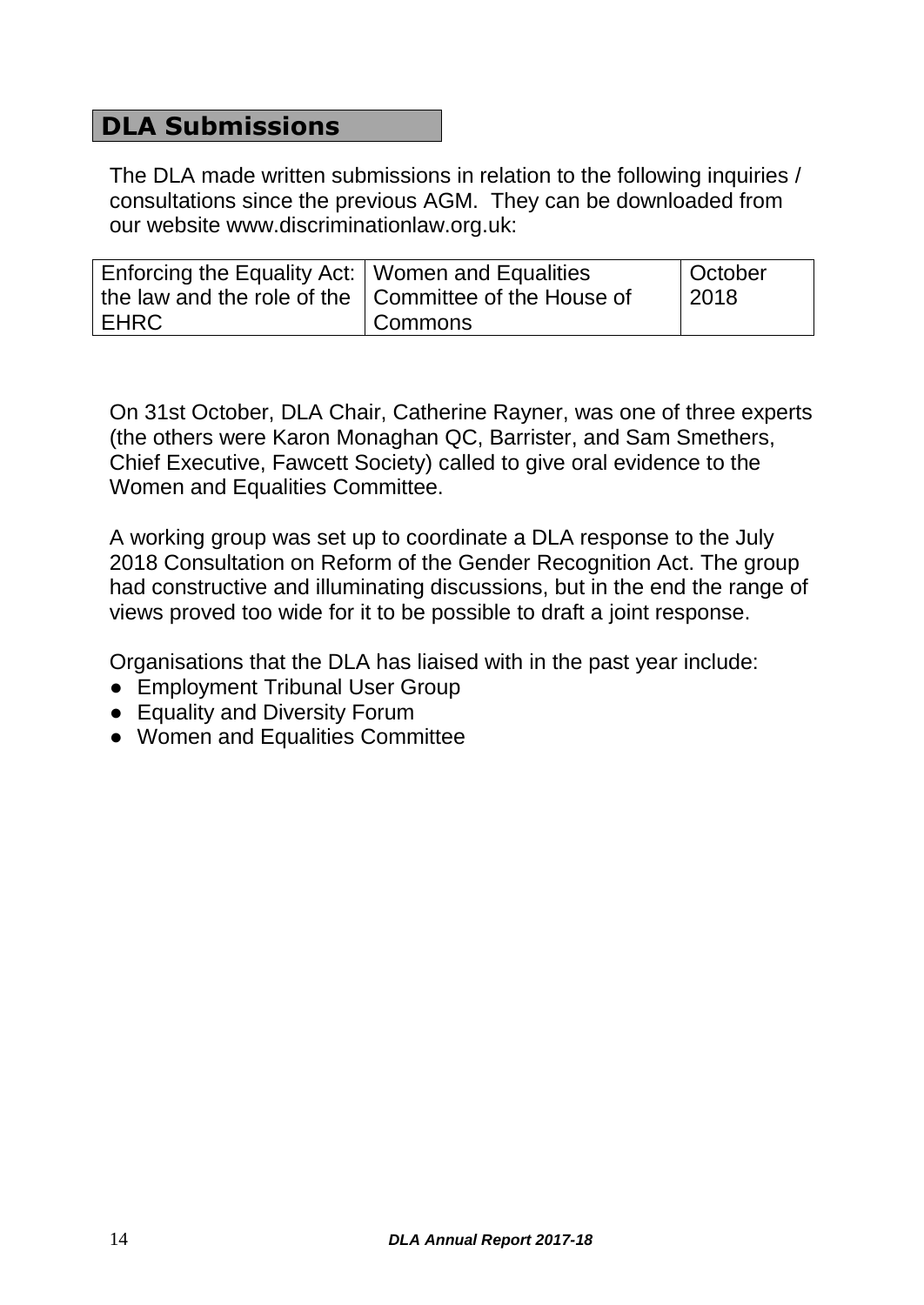# **Appendix 1: Staffing**

Chris Atkinson became the DLA Administrator/Development Officer as a temporary appointment in October 2010 and his permanent position was confirmed in November 2010; he remains in post. This is a part-time post.

There are no other paid or unpaid staff.

### **Appendix 2: Support and Thanks**

During the year we have benefited from the support of the following solicitors' firms, who have hosted Executive Committee and/or Practitioner Group Meetings during the year:

- 7BR chambers
- Leigh Day
- Slater & Gordon (London & Manchester offices)
- Cloisters Chambers
- No5 Chambers (Birmingham)
- Garden Court Chambers
- Garden Court North Chambers

Additionally Leigh Day have generously printed full sets of documents for our annual conference and for this year's AGM.

Thank you to 7BR chambers for hosting our AGM in February 2018 and to Garden Court Chambers for hosting it this year.

A special vote of thanks is due to Allen & Overy for so generously hosting our annual conference once again, providing catering and valuable support services.

We are extremely grateful to them all.